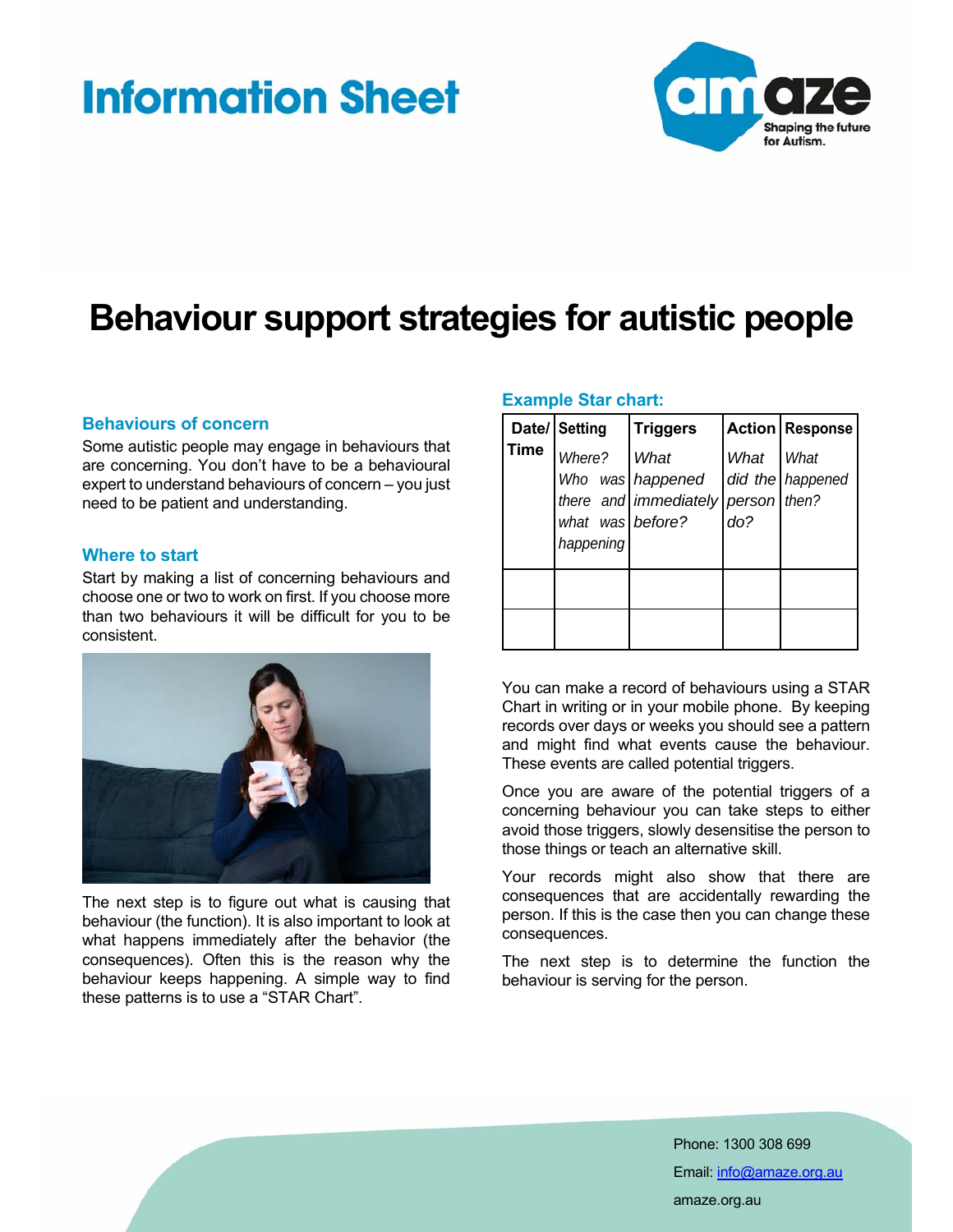Behaviours of concern shown by autistic people always serve a purpose, the key is finding that purpose.

Here is a list of common reasons for behaviours:

- **Communication**
- Attention or other positive reinforcement
- Reduction of frustration or stress
- Escape from demands
- Lack of understanding
- Sensory stimulation
- Loss of control

Once you know what the purpose of the behaviour is you can try to find another option. For example, if a behavior of concern is providing sensory stimulation then you can choose another behaviour which will provide the same sensory input.

This new behavior can be taught to the person by breaking it into simple steps, and using visual aids. The goal is to teach the person to replace the behaviour of concern with the new behavior.

A reward system can help to motivate the autistic person to learn and use the new behaviour. A good reward is one that the person values and doesn't normally have access to, for example, special stickers or extra ipad time. Give the reward when the person has tried to use the new behaviour, has been successful in using the new behaviour and hasn't used the behavior of concern.

*Example:* Your child bites his hand when in the supermarket; you have assessed that supermarkets make him anxious due to the overwhelming sensory input (trigger). Once the hand biting (behaviour) begins you usually get out of the supermarket as quickly as you can (consequence). The consequence (you leaving the supermarket in a hurry) is actually reinforcing the hand biting behaviour because the child has learnt that if he bites his hand you will take him away from the offending environment. The hand biting is behaviour.

You may decide to teach the child a more acceptable

form of relaxation, such as deep breathing, rubbing his hands, or thinking of a favourite object or activity. possibly achieving two functions - lower stress levels and oral stimulation.



You could also teach him to bite on something else (soft toy, teething ring, piece of fabric) instead of his hand. You can use role-play, photos, and other visual methods to teach the child the new relaxation method and to bite the new object instead of his hand.

Teaching alternative skills and behaviours is best during calm times, not when the person is feeling anxious. Over time the person should become familiar with the new skills and behaviours and when to use them. At this stage you can start to use the strategies in everyday situations.

At first you may need to observe the child closely for any signs of anxiety. Use the relaxation method and have the object ready to pre-empt the hand being bitten. Reward the child when he tries the new behaviour. As the child becomes independent in this behaviour, he/she can self-manage.

Any behavioural strategy must be used consistently each time the behaviour happens, and must be used by everyone that has contact with the child. It's also important to be patient as it can take days, weeks or even months before you get results.